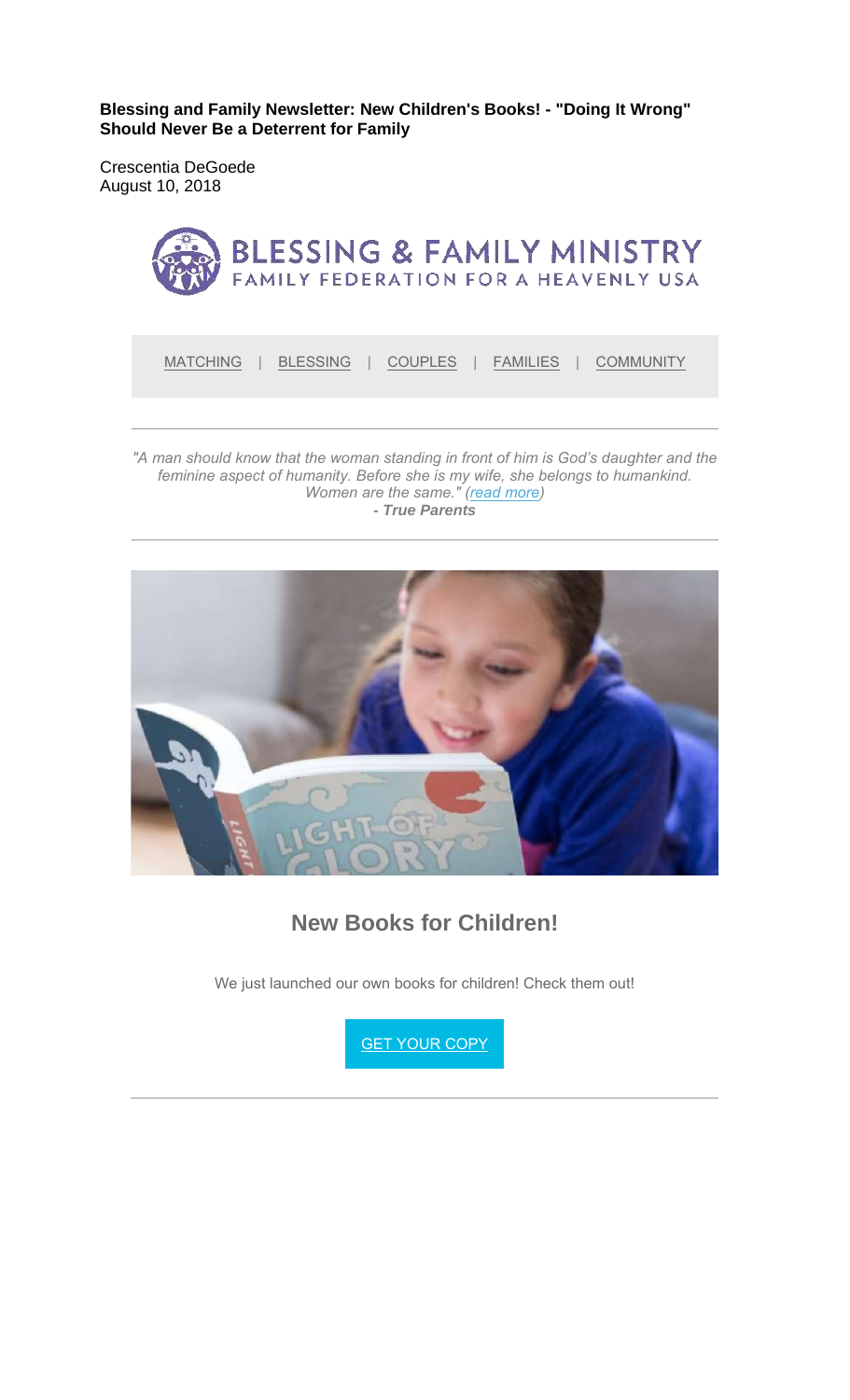

# **High Noon Summit in Korea**

**September 1-2 in Cheong Pyeong** High Noon will be hosting a Summit in Korea this September 1-2!

LEARN MORE



## **Article: "Doing It Wrong" Should Never Be a Deterrent for Family**

#### **"Right From the Start" by Sandra Lowen**

Marriage and Family Therapist Sandra Lowen offers advice to Matching Candidates as they navigate finding a lifelong partner.

READ ARTICLE



# **Article: Raising Children is an Opportunity to Heal and Reparent Ourselves**

#### **By Myrna Lapres**

Recently, I saw the movie "Won't You Be My Neighbor" and I was deeply struck by Mr. Fred Rogers' message that being nice is not a weakness...